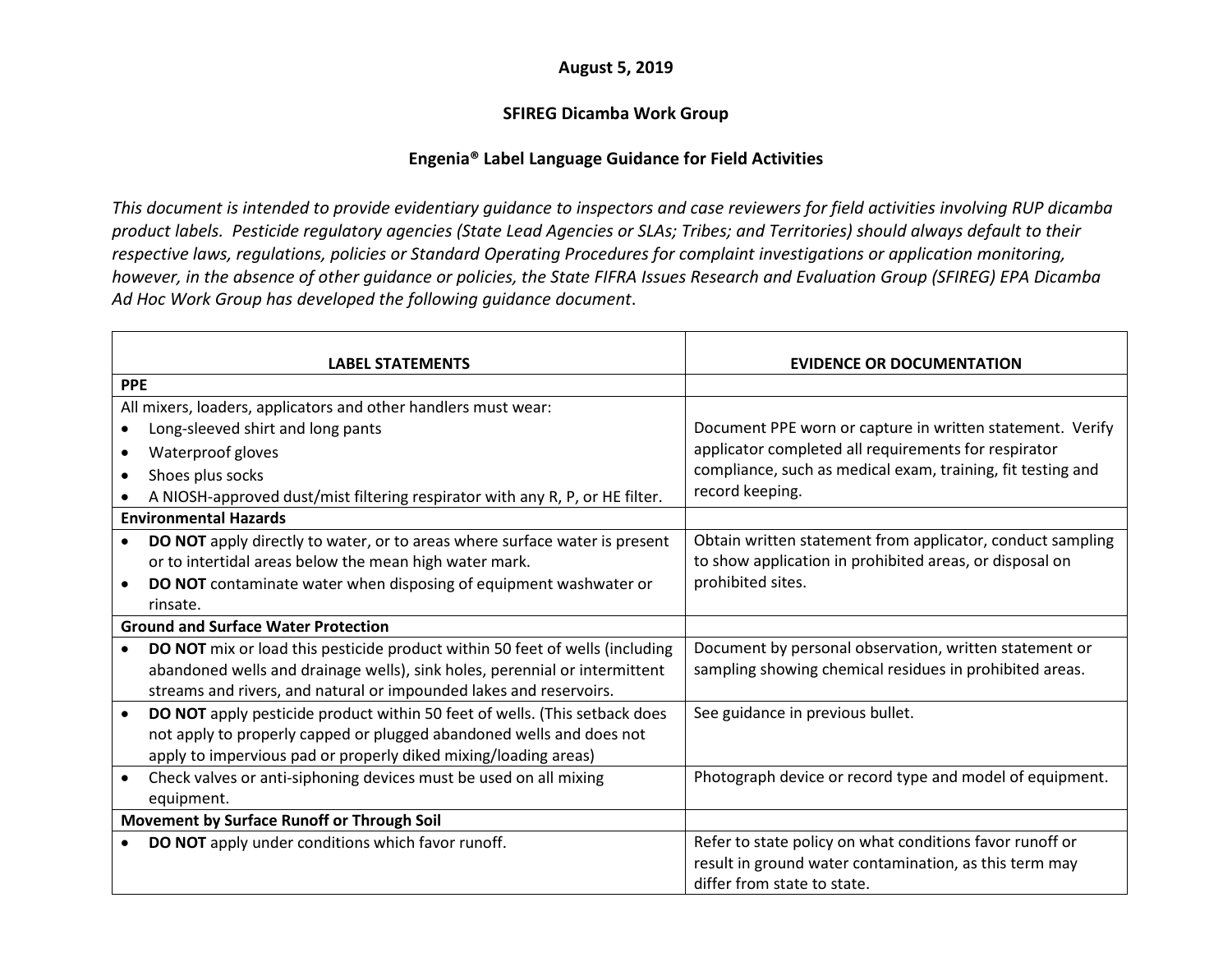|                                    | <b>LABEL STATEMENTS</b>                                                     | <b>EVIDENCE OR DOCUMENTATION</b>                                  |
|------------------------------------|-----------------------------------------------------------------------------|-------------------------------------------------------------------|
|                                    | DO NOT apply to impervious substrates such as paved or highly compacted     |                                                                   |
|                                    | surfaces in areas with high potential for ground water contamination.       |                                                                   |
|                                    | DO NOT apply to soils classified as sand with less than 3% organic matter   | Document through soil maps what soil classification is for        |
|                                    | and where ground water depth is shallow.                                    | target site, then refer to state policies for definition of the   |
|                                    |                                                                             | term "shallow".                                                   |
|                                    | <b>Movement by Water Erosion of Treated Soil</b>                            |                                                                   |
|                                    | DO NOT apply or incorporate this product through any type of irrigation     | Document by photograph or written statement that                  |
|                                    | system including sprinkler, drip, flood or furrow irrigation.               | pesticide was applied using irrigation equipment.                 |
|                                    | <b>Endangered Species</b>                                                   |                                                                   |
|                                    | When using this product, you must follow the measures contained in the      | Verify applicator accessed ESPB website and obtained a            |
|                                    | Endangered Species Protection Bulletin for the area in which you are        | Bulletin for the target site within 6 months of the               |
|                                    | applying the product. To obtain Bulletins, no more than six months before   | application. Obtain a copy of the printed bulletin applicator     |
|                                    | using this product, consult http://www.epa.gov/espp/ or call 1-844-447-     | retained, or collect written statement that applicator            |
|                                    | 3813. You must use the Bulletin valid for the month in which you will apply | followed the application restrictions published in the            |
|                                    | the product.                                                                | Bulletin.                                                         |
| $\bullet$                          | (From the label section titled Dicamba-tolerant (DT Crops):                 | The 57' in-field buffer only applies to target sites located      |
|                                    | Within the defined areas, in combination with the 110 foot infield wind-    | within a protection zone, and must be calculated as being         |
|                                    | directional spray drift buffer, a 57 foot omnidirectional infield buffer is | inside the exterior border of the field. It is not in addition to |
|                                    | required to protect federally listed threatened and endangered species.     | the 110'-220' wind direction buffer. Consult SFIREG               |
|                                    | Non-sensitive areas defined below may be included as part of the buffer.    | guidance document for further details.                            |
|                                    | <b>Record Keeping Requirements</b>                                          |                                                                   |
| $\bullet$                          | The certified applicator must keep the following records for a period of    | Obtain copy of application records. Some states may require       |
|                                    | two years;                                                                  | retention for more than two years.                                |
|                                    | Records must be generated within 72 hours after application and a record    | See guidance for previous bullet, determine if record was         |
|                                    | must be kept for every individual application.                              | created no more than 72 hours after the application ended.        |
|                                    | 1. Full Name of certified applicator                                        | Obtain copy of application records, collect written statement     |
|                                    |                                                                             | from applicator for clarification of missing or vague data.       |
|                                    | 2. Certification number of the certified applicator                         |                                                                   |
|                                    | 3. Product Name                                                             | $\boldsymbol{u}$                                                  |
|                                    | 4. EPA registration number                                                  | $\boldsymbol{u}$                                                  |
| 5. Total amount applied            |                                                                             | $\boldsymbol{u}$                                                  |
| 6. Application month, day and year |                                                                             | $\boldsymbol{\mathcal{U}}$                                        |
|                                    | 7. Crop planting date                                                       | Obtain written statement from applicator, verification most       |
|                                    |                                                                             | likely lies with producer who planted the field.                  |
|                                    | 8. Start and finish times                                                   | Obtain copy of application records, collect written statement     |
|                                    |                                                                             | from applicator for clarification of missing or vague data.       |
|                                    | 9. Location of the application                                              |                                                                   |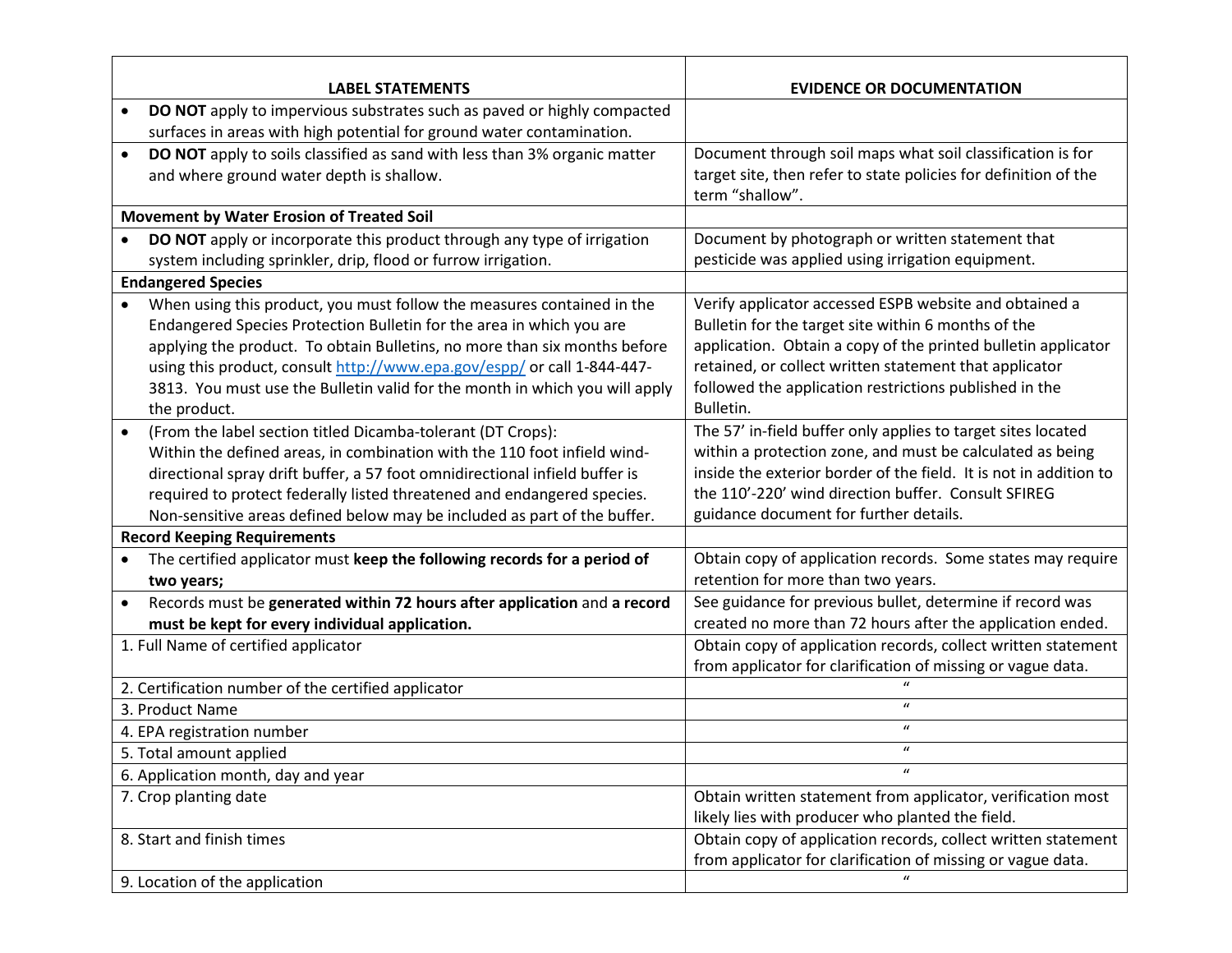| <b>LABEL STATEMENTS</b>                                                        | <b>EVIDENCE OR DOCUMENTATION</b>                                                               |
|--------------------------------------------------------------------------------|------------------------------------------------------------------------------------------------|
| 10. Crop or site receiving the application                                     | $\mathbf{u}$                                                                                   |
| 11. Size of area treated                                                       | $\mathbf{u}$                                                                                   |
| 12. Training requirement: proof that the applicator completed training         | Obtain written statement and/or copy of certification or                                       |
| described in this section.                                                     | training, or other evidence the applicator completed training                                  |
|                                                                                | before the application was made.                                                               |
| 13. Application timing: whether the applicator applied this product pre-       | Obtain copy of application record, verification most likely                                    |
| emergence or, the number of days after planting if the applicator applied this | lies with producer who planted the field.                                                      |
| product post-emergence.                                                        |                                                                                                |
| 14. Receipts of purchase                                                       | Obtain copy of receipt from applicator, purchaser or dealer.                                   |
| 15. Product label                                                              | Document by observation or written statement applicator                                        |
|                                                                                | had a copy of the label. Refer to state policy for                                             |
|                                                                                | determination of what satisfies possession of the label.                                       |
| 16. Sensitive areas, sensitive crops, and residential awareness                | Obtain copy of application record or other written evidence                                    |
|                                                                                | that surrounding area was surveyed, or sensitive crops                                         |
|                                                                                | locator registry was consulted. Refer to state policy or                                       |
|                                                                                | SFIREG guidance for definition of sensitive crop, site or area.                                |
| 17. Buffer requirement: record the buffer distance calculation and any areas   | Acceptable evidence would be diagrams or drawings                                              |
| included in the buffer distance calculations                                   | showing buffer distances for the application, or other                                         |
|                                                                                | narrative explaining how buffer distances were established                                     |
|                                                                                | and maintained.                                                                                |
| 18. Spray system cleanout: at a minimum, records must include the date the     | Obtain copy of application record, written statement, or                                       |
| applicator performed the required cleanout, and cleanout method that the       | other evidence of cleanout procedure used by the                                               |
| applicator followed.                                                           | applicator. Procedure might be different from case to case.                                    |
|                                                                                | Some states have different interpretations for frequency of<br>cleanout for consecutive loads. |
| 19. Tank mix products: a list of tank mix partners, including pesticides,      | Obtain copy of application record, make sure to consult the                                    |
| adjuvants, and other products, that he applicator tank mixed with this product | correct iteration of the website posted at the time of the                                     |
| for each application, and the EPA registration number in the case of any       | application.                                                                                   |
| pesticides.                                                                    |                                                                                                |
| 20. Nozzle selection: which spray nozzle the applicator used and the nozzle    | Obtain copy of application record, determine by written                                        |
| pressure the applicator set the sprayer to.                                    | statement which nozzles were used and whether spray                                            |
|                                                                                | pressure was measured in the cab or at nozzle.                                                 |
| 21. Air temperature: the air temperature at boom height at the time the        | Obtain copy of application record, document the type of                                        |
| applicator starts and finishes the application of this product.                | measuring device by photograph and written statement, and                                      |
|                                                                                | how the applicator operated it.                                                                |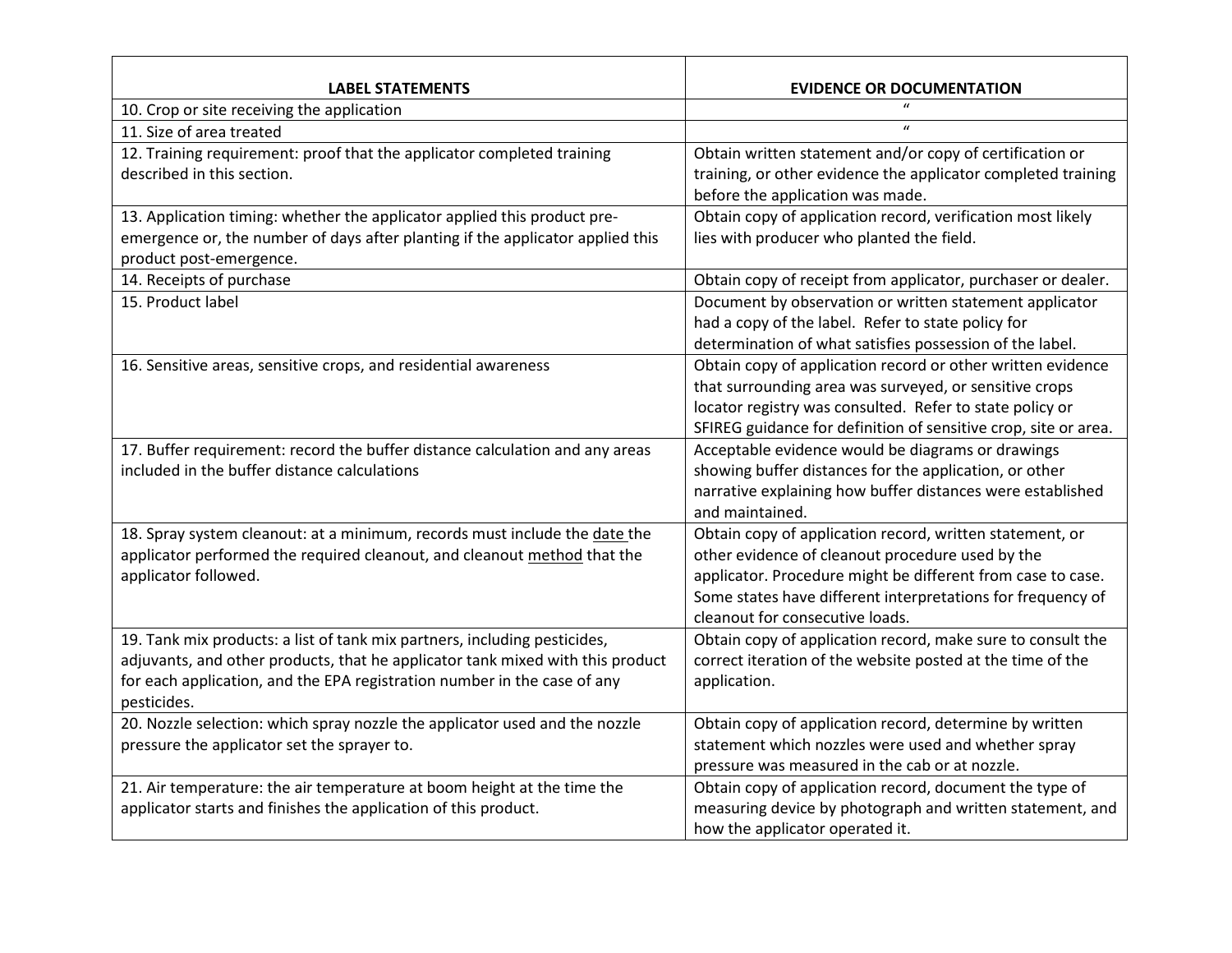| <b>EVIDENCE OR DOCUMENTATION</b>                                                                                                       |
|----------------------------------------------------------------------------------------------------------------------------------------|
| 22. Wind speed and direction: the wind speed at boom height at the time the<br>Obtain copy of application record, determine by written |
| statement which nozzles were used and whether spray                                                                                    |
| pressure was measured in the cab or at nozzle.                                                                                         |
|                                                                                                                                        |
|                                                                                                                                        |
| Prior to applying this product in the 2019 growing season, all applicators                                                             |
| Obtain written statement and/or copy of certification or                                                                               |
| training, or other evidence the applicator completed training                                                                          |
| before the application was made.<br>intends to apply this product, the applicator must complete that training.                         |
| If the state where the application is intended does not require auxin or                                                               |
| dicamba-specific training, then the applicator must complete dicamba or                                                                |
|                                                                                                                                        |
| registrant of a dicamba product approved for in-crop use with dicamba-                                                                 |
|                                                                                                                                        |
|                                                                                                                                        |
| Photographs or written statements by applicator about how                                                                              |
| remaining concentrate pesticides are stored and how dilute                                                                             |
| pesticides are disposed.                                                                                                               |
|                                                                                                                                        |
| Refer to state policy on documentation of application rates,                                                                           |
| timing, weed species, weed sizes, tank mixes, field scouting                                                                           |
| and reporting as it applies to weed resistance management.                                                                             |
| Some states may have specific policies and obligations for                                                                             |
| applicators to avoid or prevent weed resistance.                                                                                       |
| Refer to state policy on documentation of application rates,                                                                           |
| timing, weed species, weed sizes, tank mixes, field scouting                                                                           |
| and reporting as it applies to weed resistance management.                                                                             |
|                                                                                                                                        |
| Refer to state policy on documentation of application rates,<br>Make post-emergence applications of Engenia when broadleaf weeds are   |
| timing, weed species, weed sizes, tank mixes, field scouting                                                                           |
| and reporting as it applies to weed resistance management.<br>Use extreme care when applying Engenia to prevent injury to desirable    |
| Some states may have specific policies and obligations for                                                                             |
| applicators to avoid or prevent weed resistance.                                                                                       |
|                                                                                                                                        |
| Obtain application record and/or written statements                                                                                    |
| regarding type of application equipment used.                                                                                          |
|                                                                                                                                        |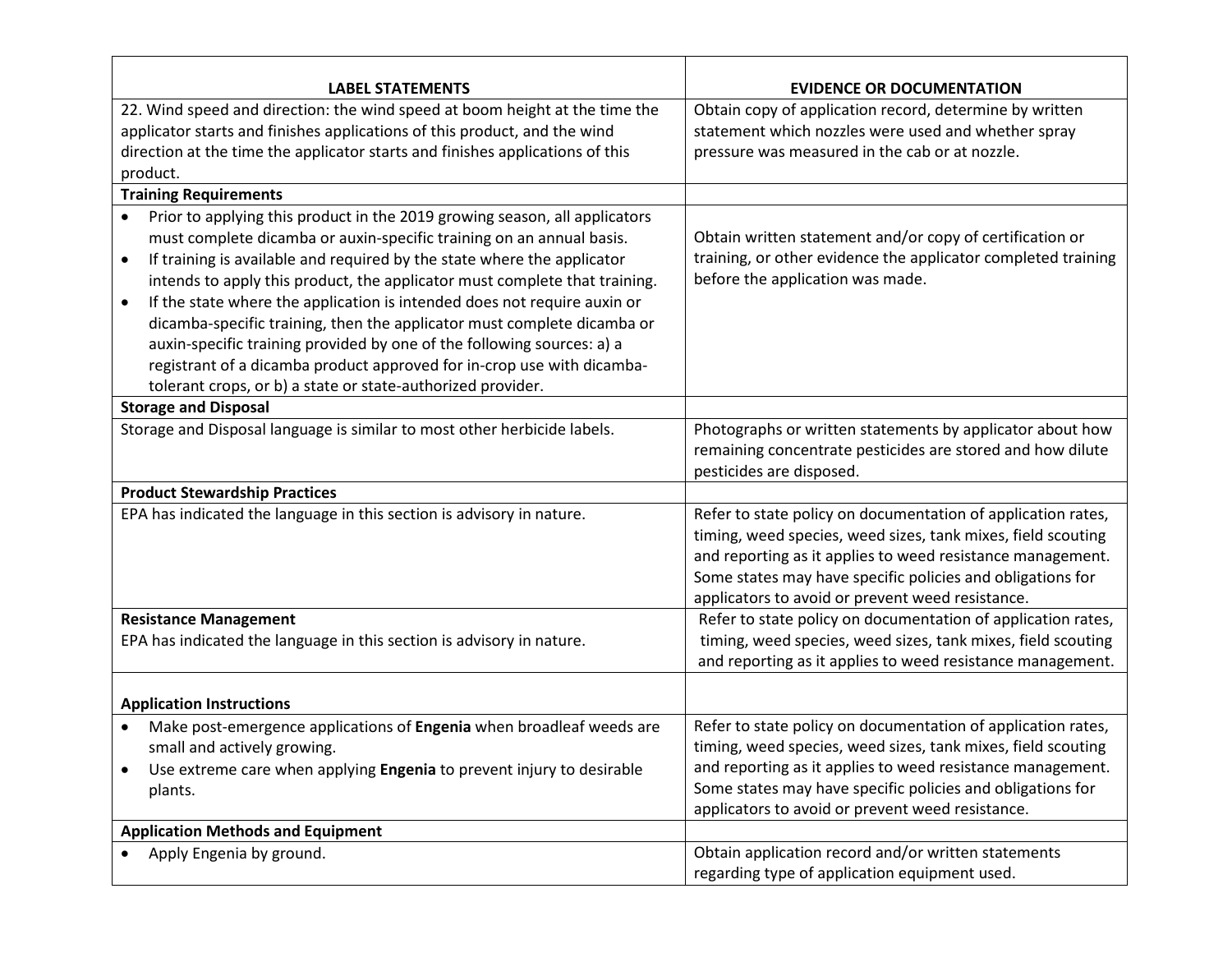|           | <b>LABEL STATEMENTS</b>                                                                                                                                                                                                                                                                                                                                                                                                 | <b>EVIDENCE OR DOCUMENTATION</b>                                                                                                                                                                                                                                                          |
|-----------|-------------------------------------------------------------------------------------------------------------------------------------------------------------------------------------------------------------------------------------------------------------------------------------------------------------------------------------------------------------------------------------------------------------------------|-------------------------------------------------------------------------------------------------------------------------------------------------------------------------------------------------------------------------------------------------------------------------------------------|
|           | Calibrate application equipment for accurate target spray volume and<br>application rate to ensure uniform distribution of spray and to avoid spray<br>drift to nontarget areas.                                                                                                                                                                                                                                        | Obtain written statement from applicator to determine how<br>the equipment was calibrated. Refer to state enforcement<br>program for documentation and enforcement response.<br>Some states may have specific definitions for what they<br>consider "proper" maintenance and calibration. |
|           | <b>Broadcast Applications</b>                                                                                                                                                                                                                                                                                                                                                                                           |                                                                                                                                                                                                                                                                                           |
|           | Unless noted in the crop-specific information section, use a spray volume of<br>15 gallons of water or more per treated acre.                                                                                                                                                                                                                                                                                           | Obtain written statement and application record to<br>determine compliance.                                                                                                                                                                                                               |
|           | <b>Wiper Applications</b>                                                                                                                                                                                                                                                                                                                                                                                               |                                                                                                                                                                                                                                                                                           |
| $\bullet$ | DO NOT apply more than 12.8 fl ozs/A of Engenia [0.5 lb dicamba acid<br>equivalent (ae) per acre] per application.<br>DO NOT contact desirable vegetation with herbicide solution.<br>EXCEPTION: DO NOT use wiper application on non-dicamba-tolerant cotton<br>or soybean.                                                                                                                                             | Obtain written statement and application record to<br>determine compliance.<br>Collect plant samples to determine if vegetation was<br>contacted, refer to state policy on what meets the definition<br>of the term "desirable".                                                          |
|           | Spray System Equipment Clean-out (This section has items 10 specific steps to                                                                                                                                                                                                                                                                                                                                           |                                                                                                                                                                                                                                                                                           |
|           | take in order to clean the spray system.)                                                                                                                                                                                                                                                                                                                                                                               |                                                                                                                                                                                                                                                                                           |
| $\bullet$ | As part of the Restricted Use Product requirements, applicator must<br>document that they have complied with the Spray System Equipment<br>Clean-out section of this label.                                                                                                                                                                                                                                             | Obtain written statement from applicator or other employee<br>and application records. Refer to state policy on frequency<br>of cleanout for compliance with label. Some states may<br>require cleanout before and after each and every load,                                             |
| ٠         | The applicator must ensure that the spray system used to apply Engenia is<br>clean before application. (This is then followed by some advisory<br>language.) After using Engenia, clean all mixing and spray equipment<br>(including tanks, pumps, lines, filters, screen and nozzles) with a strong<br>detergent based sprayer cleaner. Dispose of rinsate in compliance with<br>local, state, and federal guidelines. | others may require cleanout before the first dicamba load<br>and then again only before the tank mix changes.                                                                                                                                                                             |
|           | <b>Spray Drift Management</b>                                                                                                                                                                                                                                                                                                                                                                                           |                                                                                                                                                                                                                                                                                           |
| $\bullet$ | DO NOT allow herbicide solution to drip, physically drift, or splash onto<br>desirable vegetation because severe injury or destruction to desirable<br>broadleaf plants could result. The following physical drift management<br>requirements must be followed.<br><b>Controlling Droplets</b>                                                                                                                          | Collect plant samples from desirable broadleaf plants to<br>determine if herbicide made contact. Refer to state policies<br>on what constitutes "desirable" vegetation, since some<br>states may differ.                                                                                  |
|           | Nozzle Type - Use only approved nozzles when applying Engenia. To find a<br>list of approved nozzles visit www.engeniatankmix.com no more than seven<br>days prior to applying Engenia.                                                                                                                                                                                                                                 | Document through personal observation, application records<br>or written statement about what nozzle type was used, what<br>finished spray volume was applied, what the equipment<br>ground speed was, what the spray boom height was, and                                                |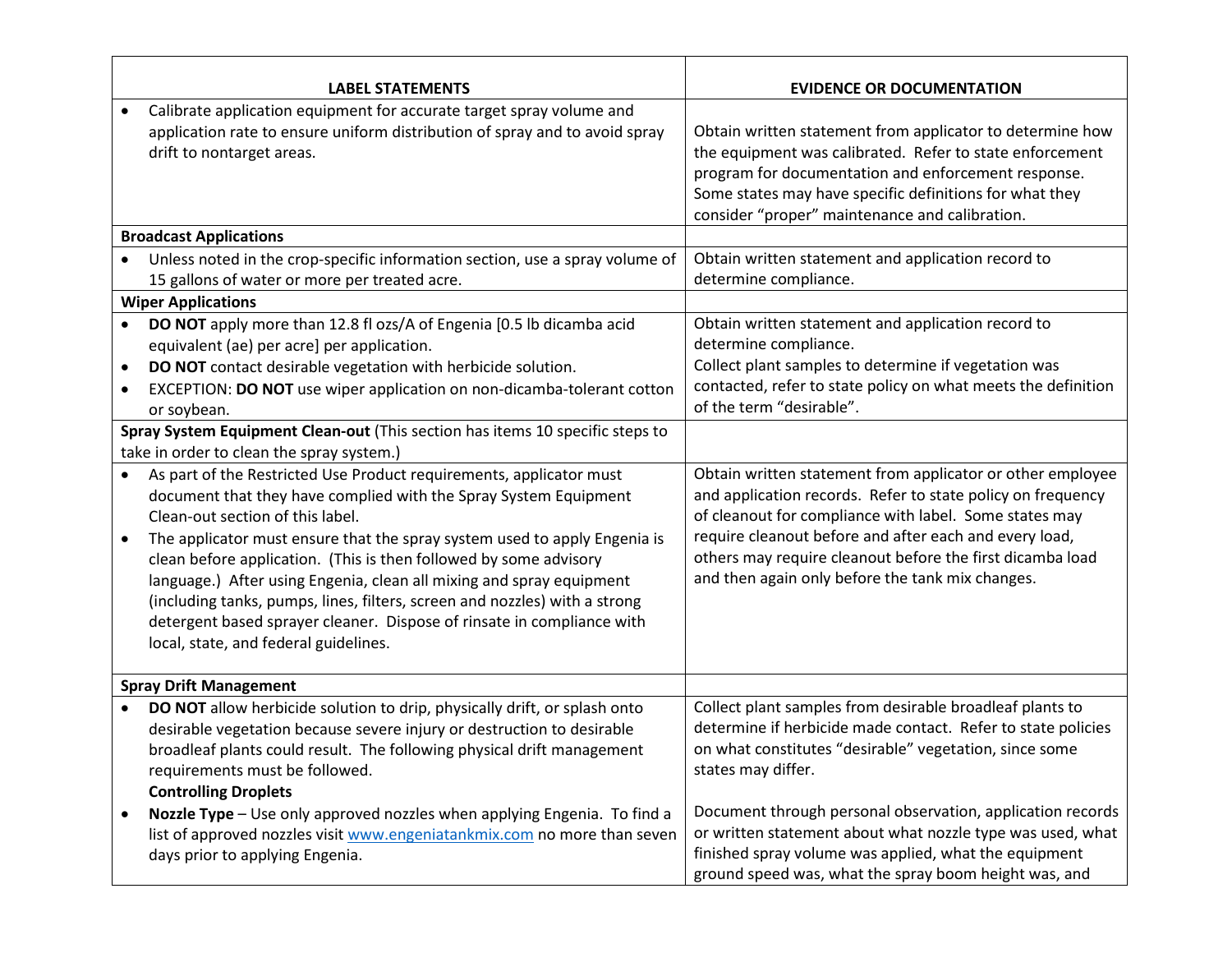|           | <b>LABEL STATEMENTS</b>                                                                                                                                                                              | <b>EVIDENCE OR DOCUMENTATION</b>                                                                                                                            |
|-----------|------------------------------------------------------------------------------------------------------------------------------------------------------------------------------------------------------|-------------------------------------------------------------------------------------------------------------------------------------------------------------|
|           | Pressure - DO NOT exceed the nozzle manufacturer's specified pressures<br>or maximum pressures as listed for specific nozzles on<br>www.engeniatankmix.com.                                          | what the wind speed was at the time of the application. For<br>nozzle type, determine which iteration of the website was<br>current during the application. |
| $\bullet$ | Spray Volume - Apply this product in a minimum of 15 gallons of spray                                                                                                                                | Determine whether equipment is capable of lowering the                                                                                                      |
|           | solution per acre.                                                                                                                                                                                   | entire boom to 24" above crop height, document by                                                                                                           |
| $\bullet$ | Equipment Ground Speed - Select a ground speed that will deliver the<br>desired spray volume while maintaining the desired spray pressure, but DO<br>NOT exceed a ground speed of 15 miles per hour. | photograph and measuring tool.                                                                                                                              |
| $\bullet$ | Spray Boom Height - Spray at the appropriate boom height based on<br>nozzle selection and nozzle spacing, but DO NOT exceed a boom height of                                                         |                                                                                                                                                             |
|           | 24 inches above the target pest or crop canopy.<br><b>Temperature Inversions</b>                                                                                                                     |                                                                                                                                                             |
|           |                                                                                                                                                                                                      | Because there is no official definition of what constitutes a                                                                                               |
|           | DO NOT apply Engenia when temperature inversions exist at the field level.                                                                                                                           | temperature inversion, and there is no reliable way of                                                                                                      |
| $\bullet$ | Apply only during the following period: DO NOT make applications at                                                                                                                                  | determining when an inversion is present after the fact, this                                                                                               |
|           | night. Applications are only permitted beginning one hour after sunrise,                                                                                                                             | language is largely unenforceable.                                                                                                                          |
|           | and ending two hours before sunset.                                                                                                                                                                  |                                                                                                                                                             |
|           |                                                                                                                                                                                                      | Obtain copy of application record and written statement                                                                                                     |
|           |                                                                                                                                                                                                      | from applicator, consider NOAA solar calculator for<br>determining times.                                                                                   |
|           |                                                                                                                                                                                                      |                                                                                                                                                             |
|           | Treatment Zone Awareness and Buffer Requirements (Sensitive Areas,                                                                                                                                   |                                                                                                                                                             |
|           | <b>Sensitive Crops and Residential Areas)</b>                                                                                                                                                        |                                                                                                                                                             |
|           | <b>Sensitive Areas</b>                                                                                                                                                                               | Obtain application records, applicator written statement or                                                                                                 |
| $\bullet$ | Spray Buffer Requirement: Applicator must always maintain a 110 foot                                                                                                                                 | other field evidence (such as visual damage to sensitive                                                                                                    |
|           | buffer when applying this product from the downwind outer edges of the                                                                                                                               | plants, or samples showing detection of chemical residues)                                                                                                  |
|           | field.                                                                                                                                                                                               | to determine buffer distance maintained.                                                                                                                    |
|           | To maintain the required buffer zone:                                                                                                                                                                |                                                                                                                                                             |
| $\bullet$ | No application swath containing Engenia can be initiated in, or into an area                                                                                                                         | The terms "neighboring sensitive crops", "downwind                                                                                                          |
|           | that is within the applicable buffer distance.                                                                                                                                                       | sensitive crops and residential areas", and "appropriate                                                                                                    |
| $\bullet$ | Nonsensitive Crops and Areas (see Definitions) - May be included in the                                                                                                                              | distance" are poorly defined, therefore, document by                                                                                                        |
|           | buffer distance calculation when within 110 feet of field edges.                                                                                                                                     | application records and/or applicator statement what                                                                                                        |
|           | <b>Sensitive Crops and Residential Areas</b>                                                                                                                                                         | distance was maintained, what plants or areas were                                                                                                          |
|           | DO NOT apply under circumstances where spray drift may occur to food,                                                                                                                                | considered sensitive, and when the applicator made those                                                                                                    |
|           | forage, or other plantings that might be damaged or the crops thereof                                                                                                                                | decisions. Refer to state policy on these terms.                                                                                                            |
|           | rendered unfit for sale, use or consumption.                                                                                                                                                         |                                                                                                                                                             |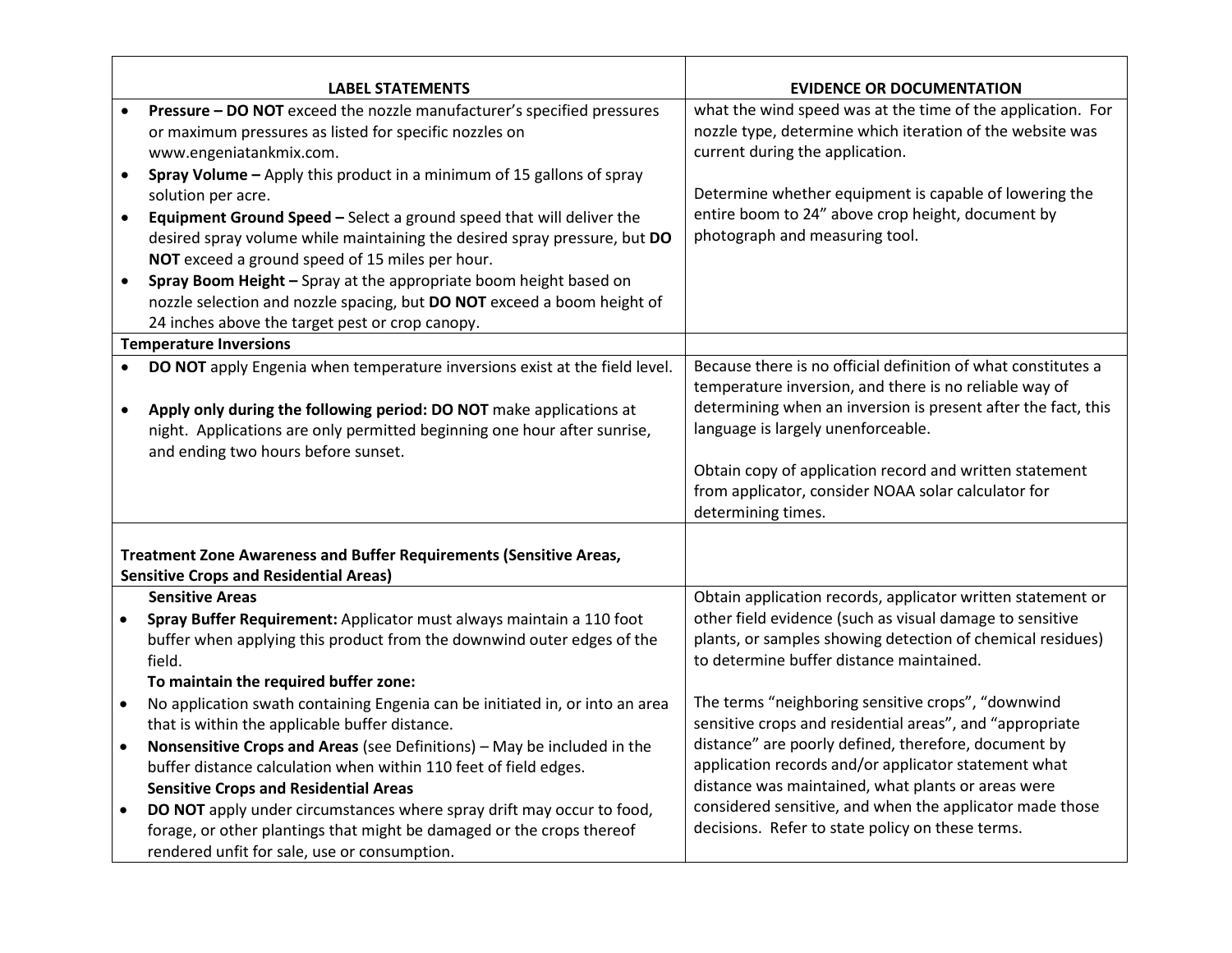|           | <b>LABEL STATEMENTS</b>                                                                                                                                                                                                                                                                                                                                                                                                                                                                                                                                                                                                                                          | <b>EVIDENCE OR DOCUMENTATION</b>                                                                                                                                                                                                                                                                                                                                                                                                                           |
|-----------|------------------------------------------------------------------------------------------------------------------------------------------------------------------------------------------------------------------------------------------------------------------------------------------------------------------------------------------------------------------------------------------------------------------------------------------------------------------------------------------------------------------------------------------------------------------------------------------------------------------------------------------------------------------|------------------------------------------------------------------------------------------------------------------------------------------------------------------------------------------------------------------------------------------------------------------------------------------------------------------------------------------------------------------------------------------------------------------------------------------------------------|
|           | During application and sprayer clean-out, DO NOT allow contact of                                                                                                                                                                                                                                                                                                                                                                                                                                                                                                                                                                                                | Obtain reliable weather records for date, time and close                                                                                                                                                                                                                                                                                                                                                                                                   |
|           | herbicide with foliage, green stems, exposed non-woody roots of crops, and<br>desirable plants.                                                                                                                                                                                                                                                                                                                                                                                                                                                                                                                                                                  | location for target site. Consider using multiple nearby<br>weather stations to verify data. Refer to state policy on                                                                                                                                                                                                                                                                                                                                      |
|           | <b>Downwind and Shifting Winds</b>                                                                                                                                                                                                                                                                                                                                                                                                                                                                                                                                                                                                                               | what is considered "adjacent non-dicamba tolerant sensitive                                                                                                                                                                                                                                                                                                                                                                                                |
|           | DO NOT apply when wind is blowing in the direction of neighboring<br>sensitive crops or residential areas.<br>The appropriate distance must be determined by the applicator<br>relative to where the application is being made, the environmental<br>conditions, and the potential risk to downwind sensitive crops and<br>residential areas.<br>The applicator also must be aware that WIND DIRECTION may vary<br>during the application. If wind direction shifts such that the wind is<br>blowing toward neighboring sensitive crops or residential areas, STOP<br>the application.<br>Survey the area before spraying: Small amounts of spray drift that may | crops", since this could vary from state to state.<br>Obtain application records, written statement or other<br>evidence (such as nearby weather station data) that indicate<br>what wind direction was throughout the application period.<br>Determine if applicator recorded wind shifts during<br>application.<br>Obtain written statement or other documentation showing<br>applicator consulted sensitive crop registry or conducted<br>field survey. |
|           | not be visible may injure sensitive broadleaf plants. Before making an<br>application, the applicator must survey the application site for<br>neighboring sensitive crops and residential areas. The applicator must<br>consult sensitive crop registries where available.                                                                                                                                                                                                                                                                                                                                                                                       |                                                                                                                                                                                                                                                                                                                                                                                                                                                            |
|           | <b>Wind Speed and Direction Requirements</b>                                                                                                                                                                                                                                                                                                                                                                                                                                                                                                                                                                                                                     |                                                                                                                                                                                                                                                                                                                                                                                                                                                            |
| $\bullet$ | Wind Speed $-3$ to 10 mph                                                                                                                                                                                                                                                                                                                                                                                                                                                                                                                                                                                                                                        | Obtain reliable weather data to determine wind speed and                                                                                                                                                                                                                                                                                                                                                                                                   |
|           | Wind Direction - Local terrain can influence wind patterns. Every                                                                                                                                                                                                                                                                                                                                                                                                                                                                                                                                                                                                | direction at time of the application.                                                                                                                                                                                                                                                                                                                                                                                                                      |
|           | applicator must be familiar with local wind patterns and how they affect<br>drift.                                                                                                                                                                                                                                                                                                                                                                                                                                                                                                                                                                               | Refer to state policy on whether second bullet requires<br>compliance by applicator.                                                                                                                                                                                                                                                                                                                                                                       |
|           | <b>Tank Mixing Information</b>                                                                                                                                                                                                                                                                                                                                                                                                                                                                                                                                                                                                                                   |                                                                                                                                                                                                                                                                                                                                                                                                                                                            |
| ٠         | DO NOT tank mix any product with Engenia unless:<br>1. You check the list of EPA approved products for use with Engenia at<br>www.engeniatankmix.com no more than 7 days before applying Engenia;<br>and<br>2. The intended product tank mix with Engenia is identified on that list of<br>tested and approved products; and<br>3. The intended product to be tank mixed with Engenia is not prohibited on<br>this label.<br>4. Additional Warnings and Restrictions:<br>DO NOT tank mix products containing ammonium salts such as                                                                                                                              | Use standard operating procedures for evidence<br>documentation, document the iteration of the website used<br>within 7 days of the application. Consult records or consider<br>possible tank sampling to verify AMS or UAN was not added.                                                                                                                                                                                                                 |
|           | ammonium sulfate and urea ammonium nitrate (UAN).                                                                                                                                                                                                                                                                                                                                                                                                                                                                                                                                                                                                                |                                                                                                                                                                                                                                                                                                                                                                                                                                                            |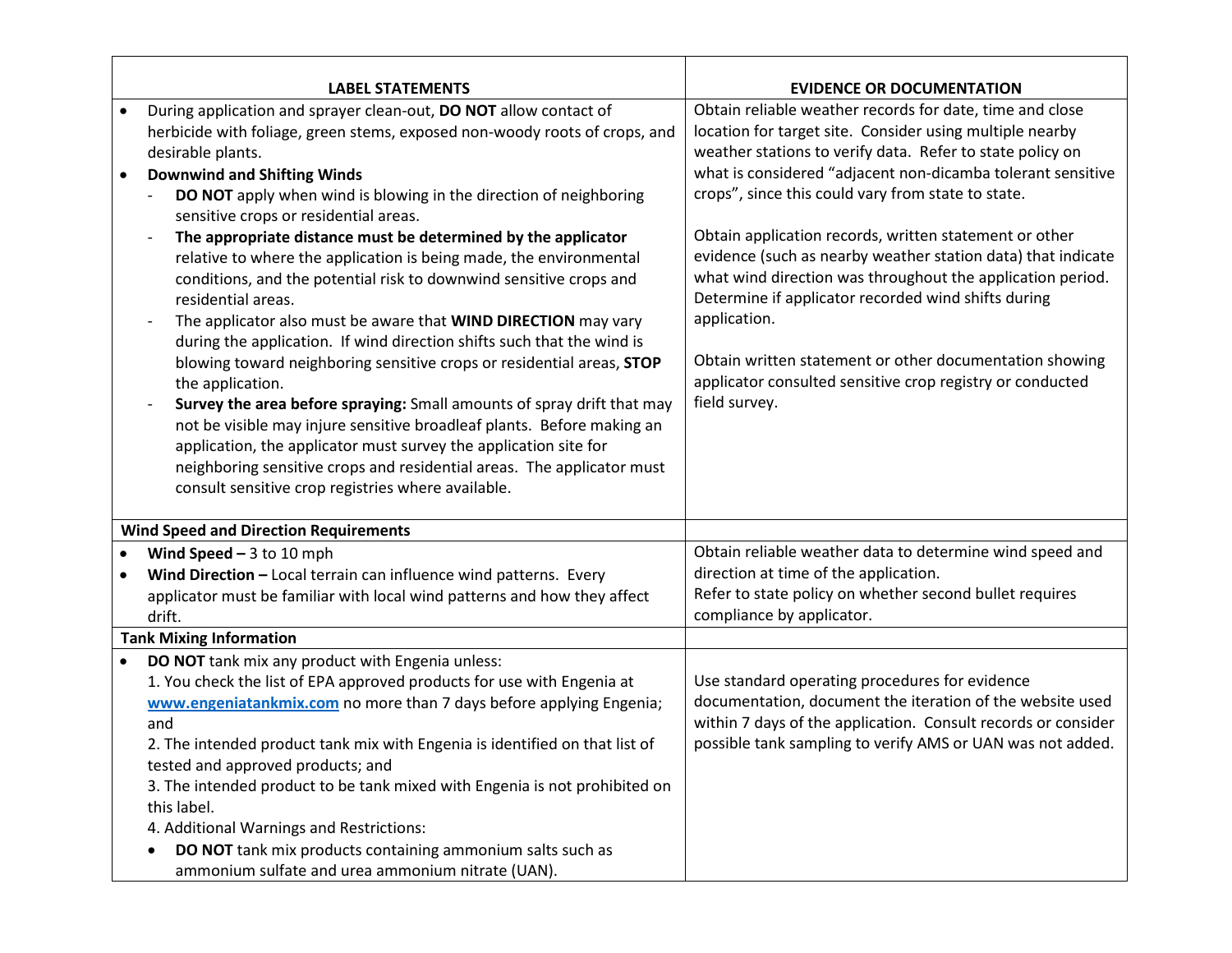|           | <b>LABEL STATEMENTS</b>                                                                                                            | <b>EVIDENCE OR DOCUMENTATION</b>                                                                                                          |
|-----------|------------------------------------------------------------------------------------------------------------------------------------|-------------------------------------------------------------------------------------------------------------------------------------------|
|           | DO NOT add adjuvants that will further decrease pH or acidify the spray<br>$\bullet$                                               |                                                                                                                                           |
|           | solution.                                                                                                                          |                                                                                                                                           |
|           | <b>Use Restrictions</b>                                                                                                            |                                                                                                                                           |
|           | Applicator MUST ALSO follow restrictions under Crop-Specific Information                                                           |                                                                                                                                           |
|           | section(s)                                                                                                                         |                                                                                                                                           |
|           | DO NOT apply this product aerially.                                                                                                | Obtain application record and/or written statements                                                                                       |
| $\bullet$ | DO NOT apply Engenia with ammonium-containing additives, conditioners,<br>or fertilizers (e.g. AMS, UAN).                          | regarding type of application equipment used.                                                                                             |
|           | DO NOT apply Engenia if expected rainfall amount may exceed soil field<br>capacity and result in soil runoff in the next 24 hours. | Obtain copy of application record or written statement<br>documenting whether prohibited additives were part of the                       |
|           | DO NOT apply Engenia if wind speed is less than 3 mph or greater than 10<br>mph.                                                   | tank mix.                                                                                                                                 |
|           | DO NOT apply Engenia at night. DO NOT apply earlier than one hour after<br>sunrise or later than two hours before sunset.          | Document by reliable weather data whether rainfall was<br>predicted for application area, how much rainfall was                           |
|           | DO NOT contaminate irrigation ditches or water used for domestic<br>purposes.                                                      | predicted, and also whether the rainfall that did fall resulted<br>in soil runoff within 24 hours of the application. Collect             |
|           | DO NOT apply Engenia through any type of irrigation equipment.                                                                     | written statement from application whether soil conditions<br>favorable for runoff were taken into consideration prior to                 |
|           | DO NOT tank mix Engenia with Lorsban® insecticide.                                                                                 | the application, and whether applicator recorded predicted<br>rainfall totals for the day of application.                                 |
| $\bullet$ | In DT cotton, DO NOT apply Engenia late than 60 days after planting or mid-<br>bloom, whichever comes first.                       | Obtain reliable weather data to determine wind speed and<br>direction at time of the application.                                         |
|           | In DT soybeans, DO NOT apply Engenia later than 45 days after planting or<br>R1, whichever comes first.                            | Obtain copy of application record, consider NOAA solar<br>calculator for determining times of sunset and sunrise for<br>application site. |
|           |                                                                                                                                    | Obtain copy of application record, verification most likely<br>lies with producer who planted the field.                                  |
|           | <b>Dicamba Tolerant (DT) Cotton Restrictions</b>                                                                                   |                                                                                                                                           |
|           | <b>Maximum Application Rates in DT Cotton</b>                                                                                      |                                                                                                                                           |
|           | Single Pre-plant, Pre-emergence, Post-emergence: 12.8 fl ozs/A                                                                     | Obtain statement from applicator and copy of all application                                                                              |
|           | All Applications Combined Total per Season: 51.2 fl ozs/A                                                                          | records for field in question to determine compliance with                                                                                |
|           | Total Pre-plant and Pre-emergence: 25.6 fl ozs/A                                                                                   | maximum application rates, repeat applications, and date or                                                                               |
|           | Total Pre-emergence: 25.6 fl ozs/A                                                                                                 | plant growth state at time of application.                                                                                                |
|           | DO NOT apply Engenia post-emergence more than twice in a season.                                                                   |                                                                                                                                           |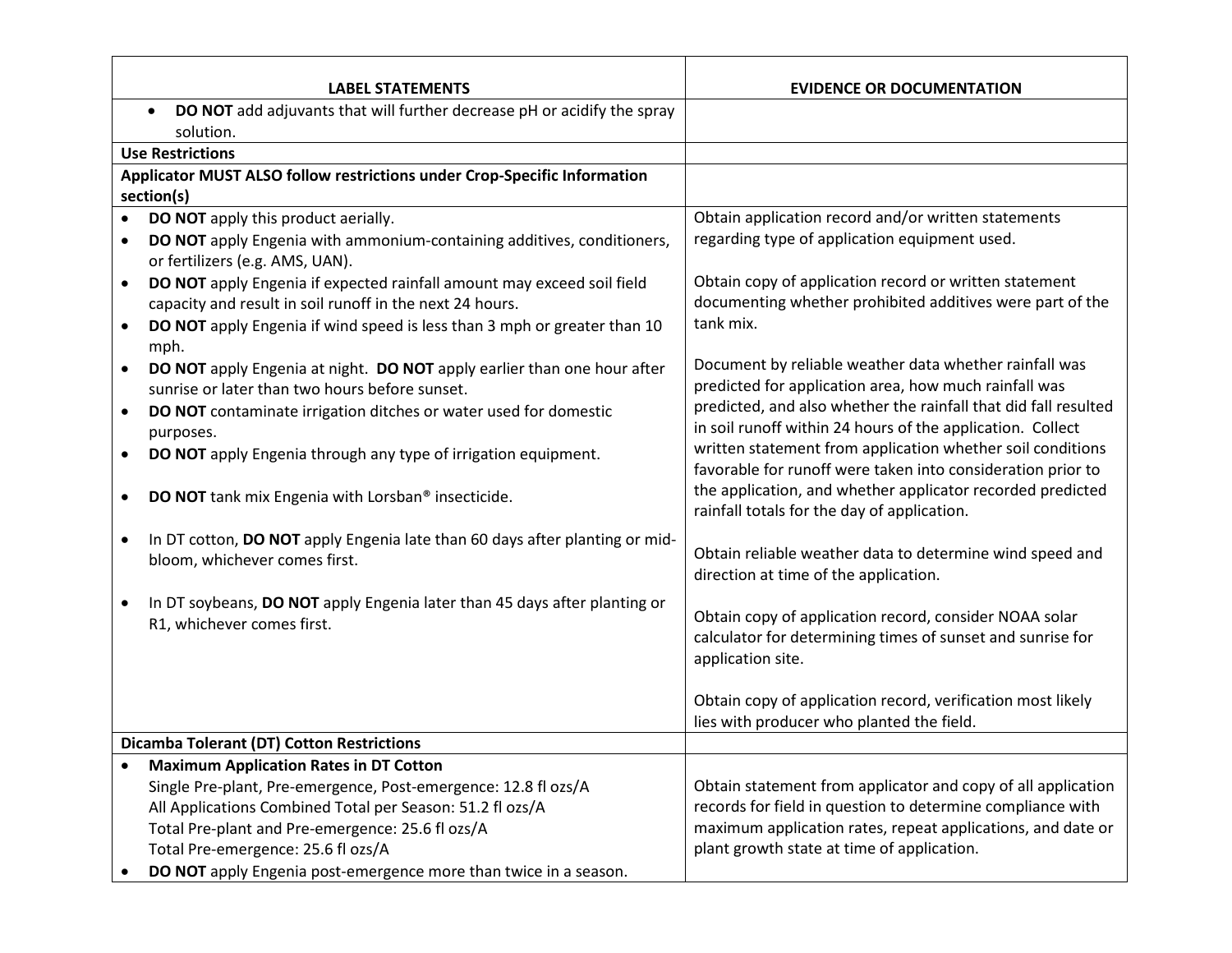|           | <b>LABEL STATEMENTS</b>                                                                                                     | <b>EVIDENCE OR DOCUMENTATION</b>                             |
|-----------|-----------------------------------------------------------------------------------------------------------------------------|--------------------------------------------------------------|
|           |                                                                                                                             |                                                              |
| $\bullet$ | DO NOT apply Engenia to non-dicamba-tolerant cotton varieties other than<br>as directed or severe cotton injury will occur. |                                                              |
| $\bullet$ | DO NOT make more than two application pre-plant or Pre-emergence per                                                        |                                                              |
|           | year.                                                                                                                       |                                                              |
|           | <b>DO NOT</b> apply more than 12.8 fl ozs/A (0.5 lb ae/A) per pre-plant or pre-<br>emergence application.                   |                                                              |
| $\bullet$ | DO NOT make more than two applications post-emergence per year.                                                             |                                                              |
| $\bullet$ | <b>DO NOT</b> apply more than 12.8 fl ozs/A (0.5 lb ae/A) per post-emergence                                                |                                                              |
|           | application.                                                                                                                |                                                              |
|           | DO NOT apply Engenia later than 60 days after planting or mid-bloom,<br>whichever comes first.                              |                                                              |
| $\bullet$ | DO NOT apply more than 51.2 fl ozs/A(2 lbs ae/A) per season.                                                                |                                                              |
|           | <b>Dicamba Tolerant (DT) Soybean Restrictions</b>                                                                           |                                                              |
|           | <b>Maximum Application Rates in DT Soybean</b>                                                                              | Obtain statement from applicator and copy of all application |
|           | Single Pre-plant, Pre-emergence, Post-emergence: 12.8 fl ozs/A                                                              | records for field in question to determine compliance with   |
|           | All Applications Combined Total per Season: 51.2 fl ozs/A                                                                   | maximum application rates, repeat applications, and date or  |
|           | Total Pre-plant and Pre-emergence: 25.6 fl ozs/A                                                                            | plant growth state at time of application.                   |
|           | Total Post-emergence: 25.6 fl ozs/A                                                                                         |                                                              |
| $\bullet$ | DO NOT apply more than a maximum cumulative total of 25.6 fl ozs/A of                                                       | Obtain application records and written statements from       |
|           | Engenia post-emergence.                                                                                                     | applicator. Obtain statement from producer, agronomist or    |
| $\bullet$ | DO NOT apply Engenia to non-dicamba-tolerant soybean varieties other                                                        | other knowledgeable person about growth stage of crop to     |
|           | than as directed or severe soybean injury will occur.                                                                       | determine if application was made after crop stage was       |
| $\bullet$ | DO NOT make more than two application pre-plant or pre-emergence per<br>year.                                               | reached.                                                     |
| $\bullet$ | <b>DO NOT</b> apply more than 12.8 fl ozs/A (0.5 lb ae/A) per pre-plant or pre-<br>emergence application.                   |                                                              |
| $\bullet$ | DO NOT make more than two applications post-emergence per year.                                                             |                                                              |
|           | <b>DO NOT</b> apply more than 12.8 fl ozs/A (0.5 lb ae/A) per post-emergence<br>application.                                |                                                              |
|           | DO NOT apply Engenia later than 45 days after planting or R1, whichever<br>comes first.                                     |                                                              |
|           | DO NOT apply more than 51.2 fl ozs/A (2 lb ae/A) per season.                                                                |                                                              |
|           | Soybean Forage: Allow at least 7 days between final application and                                                         |                                                              |
|           | harvest or feeding of soybean forage.                                                                                       |                                                              |